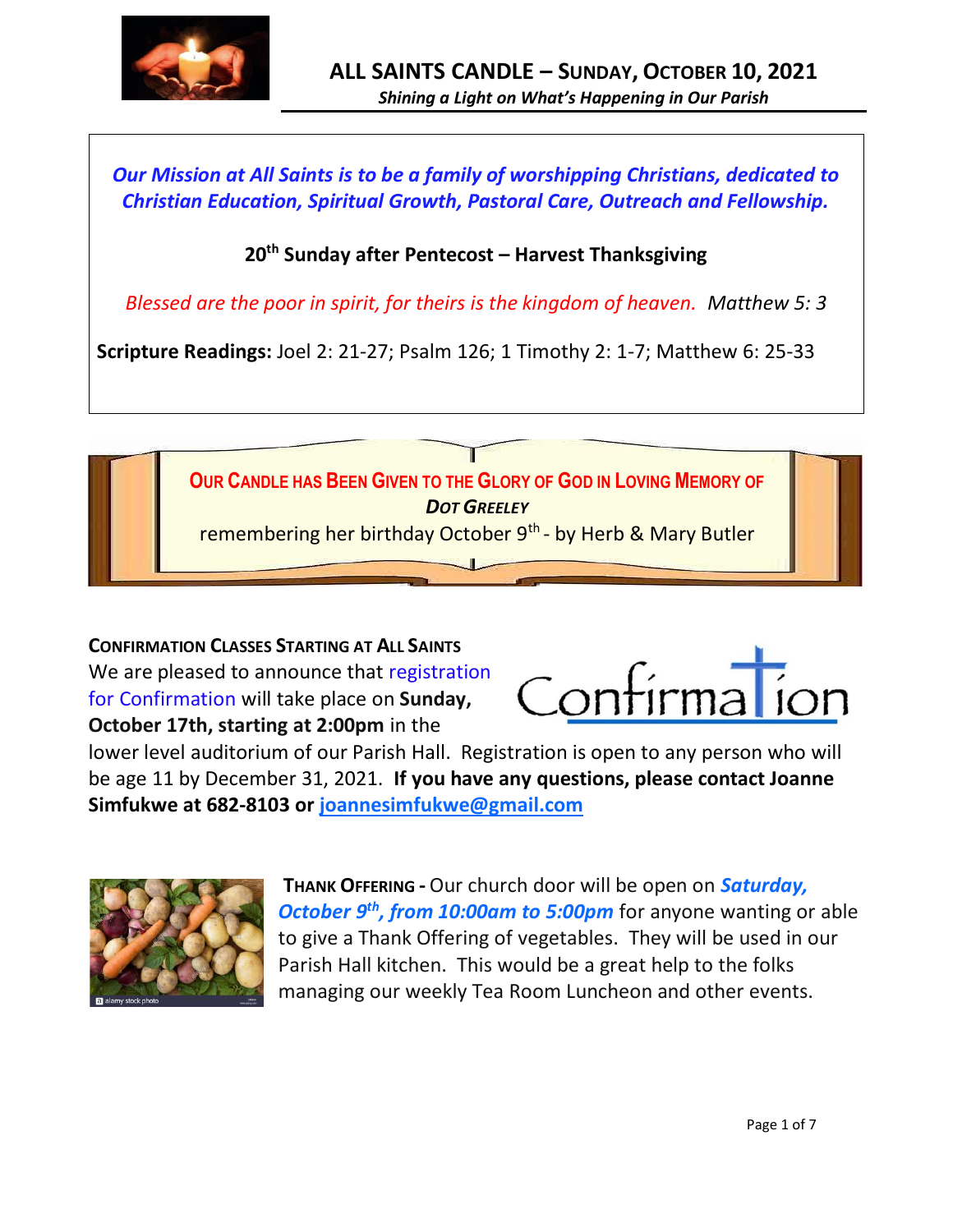## **TAKE-OUT COLD PLATE AND DESERT**

Our All Saints Parish ACW of Foxtrap are preparing a *Take-Out Cold Plate and Dessert on October 21st*. The cost will be \$12. Due to Covid restrictions, orders have to be placed in advance, and picked up at the *Parish Hall auditorium between 11:30am and 1:00pm.* To place an order, please call, Dot at 834-5052, or Enid at 682-9367



## **CHILDREN AND YOUTH PROGRAM SURVEY**



In preparation for planning our children and youth ministry programs for this year, we are seeking your input. If you have, or know of children or youth, who would be interested in taking part, please complete this very brief four question survey. We would appreciate your input on or before Sunday, October 10th so that we can put plans in place as soon as possible, as it is so important

to get our youth back into our Church programs. To complete the survey, please [click](https://www.surveymonkey.com/r/9Z8L59K)  [here.](https://www.surveymonkey.com/r/9Z8L59K) Please circulate this to family and friends.

**PARISH OFFICE CLOSED OCTOBER 11TH** – Thanksgiving Holiday

#### **AGM WAS A GREAT SUCCESS**

Many thanks to the 40+ Parishioners who attended our Annual General Meeting on Sunday evening (October 03). It was great to see such a good turn-out, considering that COVID has caused us to defer it for two years. A number of committee reports were presented and approved, along with the 2019 and 2020 financial statements, as well as the belated 2021 budget. There were six Vestry positions either elected or appointed as applicable, and the current Vestry membership which will be commissioned at our 10:00am service on October 17th can be viewed [here.](http://allsaintsparish.ca/document_library/All%20Saints%20Vestry%20Membership%20211003.pdf)

#### **UPDATE TO THE DIOCESE FROM BISHOP SAM - October 5, 2021**

My dear Church Family,

*All Saints CBS – THE CANDLE – October 10, 2021* Page 2 of 7 Grace and peace to you from the Holy One who is Eternal Love and Light! I sincerely thank you for the outpouring of love and prayers since I took medical leave in September. You have given me strength in times of weakness and faith in times of fear. You have been a blessing, not only to me but to my family as well.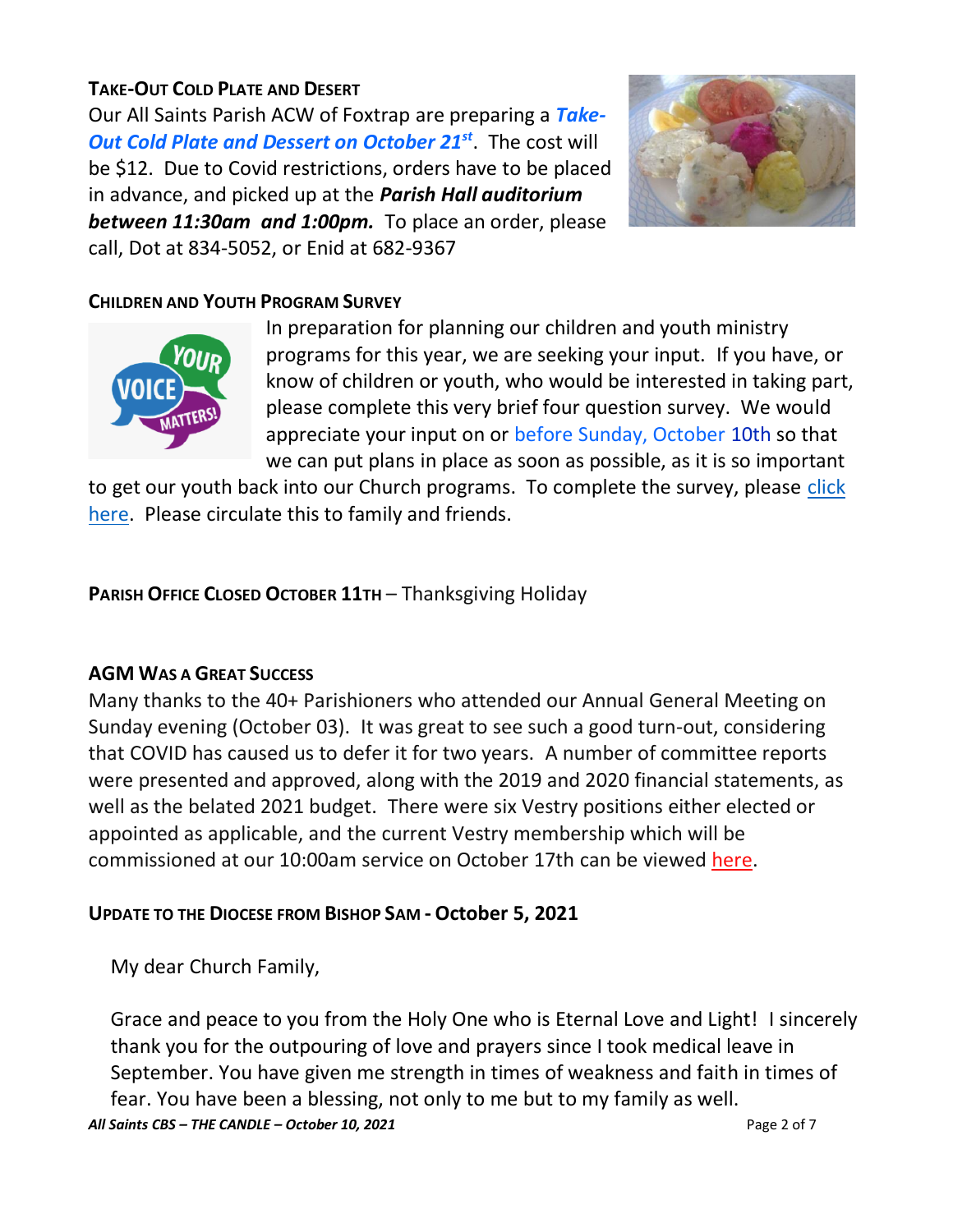I want to provide an update regarding the reason for being away from the Diocese. I do so with the consent of my family and hope to shed light on my mental health issues.

For many months now, I have been dealing with increasing anxiety to the extent that caused physical reactions, such as panic attacks, that I could no longer manage. I knew I had to seek medical help to deal with this condition before it became worse.

Thankfully, I am getting this help through excellent medical professionals. While I am early on this road of recovery, I am aware that this is not a "quick-fix" but a life-long journey of healing. While at times this is a lonely road, I know I do not walk it alone for God is with me as are my loving family and my beloved Diocesan family.

I pray for all those suffering from illness of any kind and I offer this prayer from the inspirational writer John Birch:

> *Healing God, bless those on a journey of recovery from illness or surgery. Grant strength, patience, and freedom from pain. Bring restoration of health through your Spirit's power. Reach out and touch them so they know you are there, bringing comfort and light even in the darkest of times. Amen.*

With deepest gratitude, The Rt. Revd. Samuel V. Rose, Bishop Diocese of Eastern Newfoundland & Labrador

**ALL SAINTS TEA ROOM - EVERY WEDNESDAY AT NOON**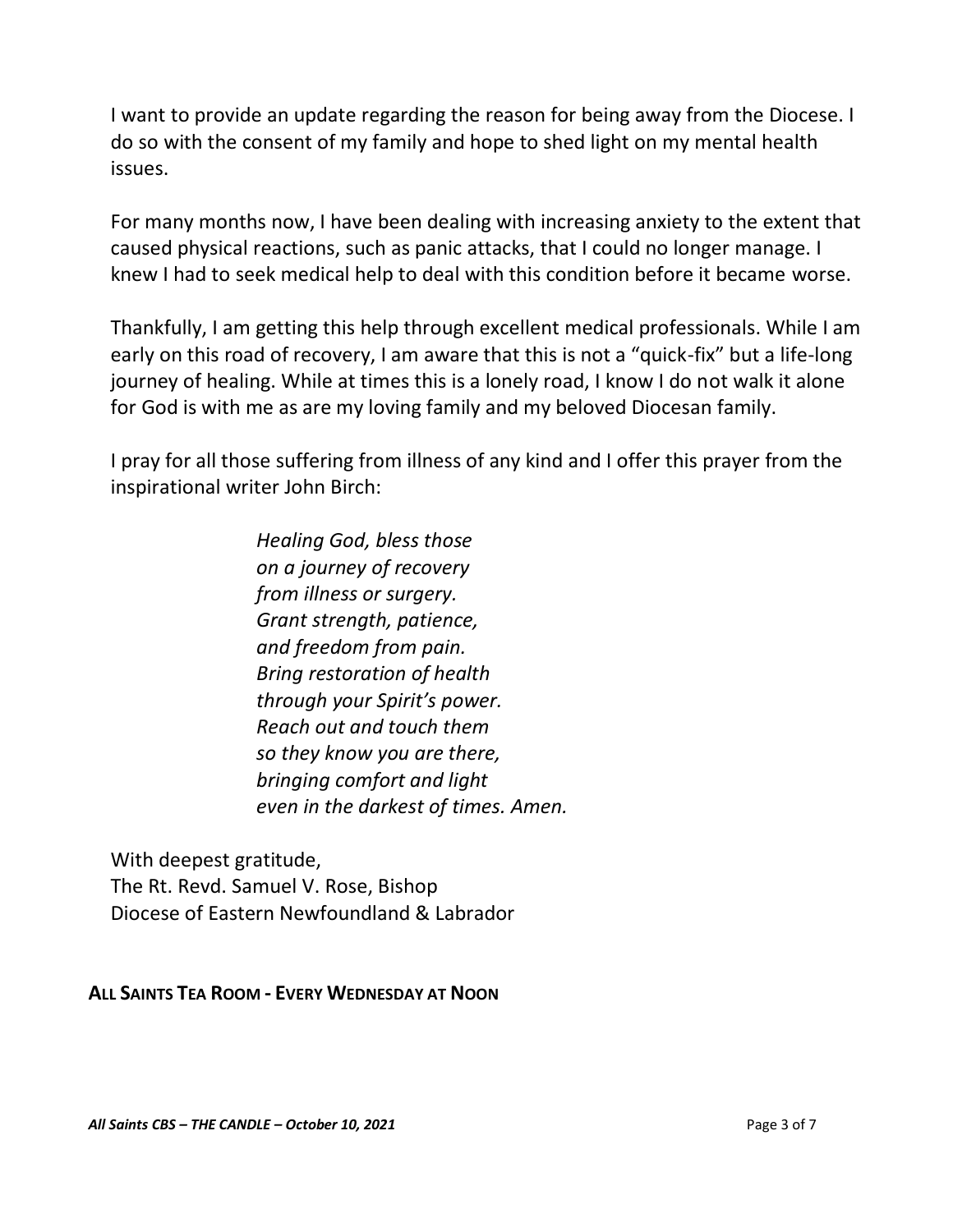We would like to thank all those who continue to attend and support our Tea Room Luncheon every Wednesday at noon. We certainly look forward to seeing you each week for some great food, fun, and fellowship.



Please be aware that because of COVID regulations and limited seating capacity, you will have to pre-register. To help us avoid congestion at the door, especially with the unsettling fall weather, and contact Enid Haines @ 682-9367, or Aura Farrell @ 682- 3775.

#### **PARISH HALL AVAILABLE FOR RENTALS**

We are pleased to announce that our Parish Hall is once again available for rentals. Please make yourself familiar with the new revised guidelines listed below. Also, we encourage you to pass this along to family, friends, and business associates

#### **CONGRATULATIONS TO REV CHRIS FOWLER**

Archdeacon Charlene Taylor is pleased to announce that effective October 01, 2021, the Rev Christopher Fowler has accepted her appointment as Assistant to the Diocesan Administrator (part-time). He will be available at Church House Monday to Friday, from 9:00am to 1:00pm.

#### **ALL SAINTS CBS IS LIVE-STREAMING EVERY SUNDAY AT 10:00AM**

Every Sunday morning at 10:00am, All Saints Anglican Parish CBS will be live streaming our Holy Eucharist service on [FaceBook,](https://www.facebook.com/AllSaintsAnglicanChurchCBS) and it will be archived on [YouTube](https://www.youtube.com/results?search_query=all+saints+anglican+parish+cbs) as well. While we are becoming familiar with this new technology, and adding a new feature each week, we may have a few bumps along the way. Please offer us your patience and feedback in this regard. We can be reached by emailing us at [communications@allsaintsparish.ca](mailto:communications@allsaintsparish.ca?subject=Live%20Streaming%20Feedback)



**DO WE HAVE YOUR EMAIL ADDRESS?** - Now, more than ever, email is becoming one of the safest and quickest ways for our Parish to keep you informed. If we do not already have you email address on file, and you are not regularly receiving our bulletins and information updates, we would love for your to provide it to us. Please email it to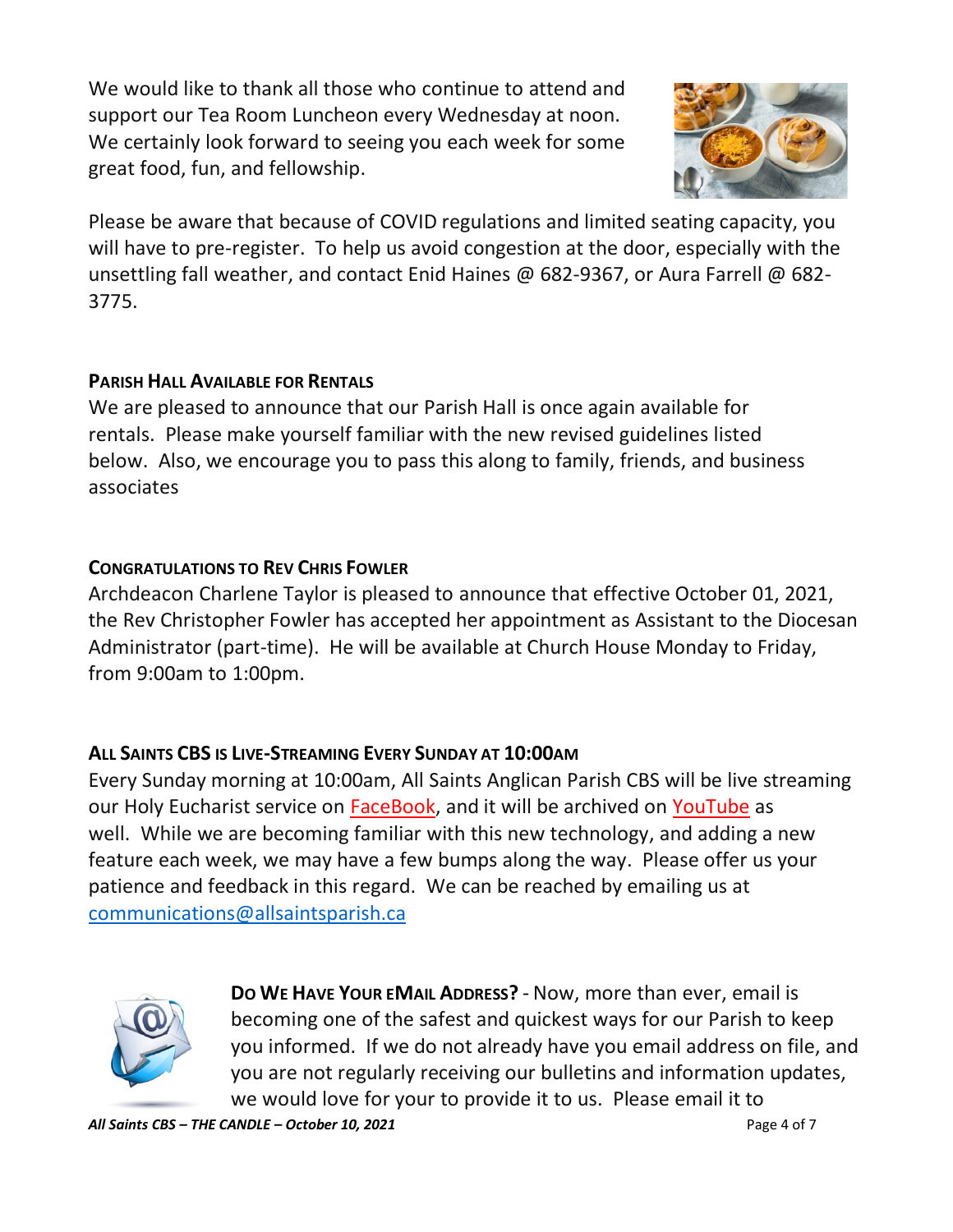communications@allsaintsparish.ca, or simply click here to complete our online email registration form.

**SPONSORING 'THE CANDLE'** - We would like to remind Parishioners and Friends that you may sponsor our weekly bulletin, **'***THE CANDLE***'**, and have it dedicated in memory of a loved one. Your personal tribute will be prominently posted on the Bible graphic located at the top of the front

page, and your kind donation of \$25 would be greatly appreciated. Additionally, you can honor a loved one by posting your favourite picture, along with a memorial verse, and your kind donation of \$50 for this full-page tribute is greatly appreciated. A paper copy of '*THE CANDLE*' is distributed at all Sunday services, and a digital copy is permanently archived on our Parish website at allsaintsparish.ca

**2021 CHURCH OFFERTORY ENVELOPES** – We would like to remind you that if you have not yet picked up your 2021 offertory envelopes, they are being held at the Parish Office for pick up. We encourage you to continue to use our secure mail drop-slot, which is located at the top of the stairs, just to the left of the main entrance of our Parish Hall

You may also e-Transfer your offering via Interac simply by emailing it to donations@allsaintsparish.ca. And of course, we always encourage you to consider signing up for our eGivings program which automatically deposits your offering at whatever interval you choose and are comfortable with. Simply click here to register, or go to our website and follow the eGiving notes. If you have any questions, please email your Finance Team at finance@allsaintsparish.ca, or call our Office at 834-4501.





**KIDS CORNER** is our resource area for a variety of Christian Youth Education activities. If you would like to be a part of this exciting Ministry, please let us know by clicking here.

As you may be aware, our Kid's BBQ and Campfire was a great success last month, and we plan on having something similar again

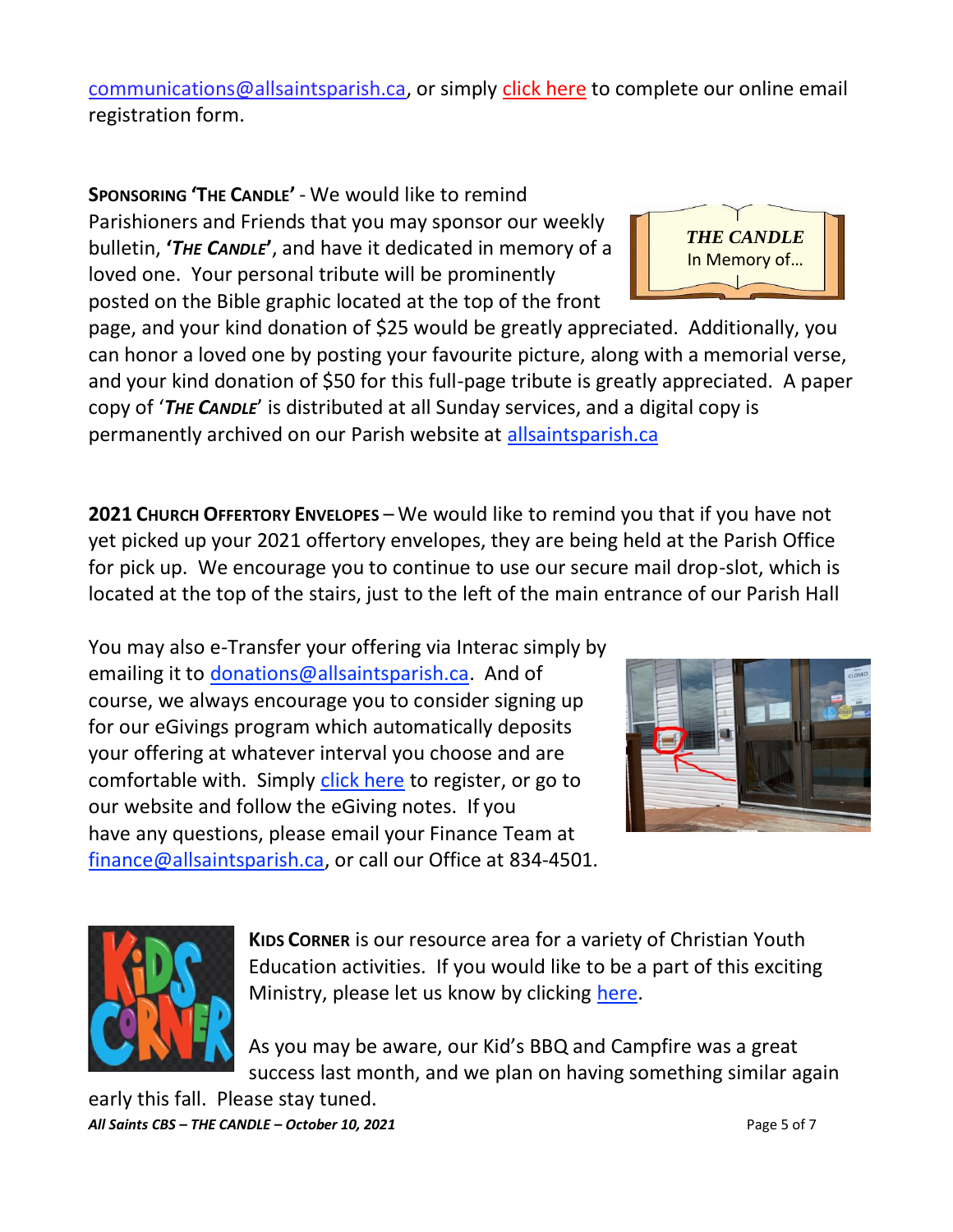## **REVISED DIOCESAN GUIDELINES FOR WORSHIP AND GATHERING**

Effective September  $18<sup>th</sup>$ , masks MUST be worn at all times on all Church property, with the exception being while eating. On August 10, 2021 the Diocese issued a new Diocesan guidelines document titled, *The New Has Come*, which can be viewed or downloaded here. It is subject to change as further restrictions are eased or reinstated.

Some highlights:

- Indoor public worship and faith-based activities are limited to 500 people, providing physical distancing can be achieved
- Pre-registration, while not mandatory, is still recommended, however, maintaining a contact tracing list is mandatory
- Face masks are mandatory (effective September  $18<sup>th</sup>$ )
- Each bubble must have their own entry/exit point
- Physical contact between people is still not permitted this would include handshaking, hugging, sharing the peace, and passing the collection plate
- Congregational and group singing permitted (maximum 30 minutes within a 60-minute service), and masks are mandatory (effective September  $18<sup>th</sup>$ )
- Faith formation gatherings of children are permitted, and should follow NL Gov "After School Programs" guidelines
- Common use items such as prayer books and hymnals, etc. is permitted if set aside 24 hours between uses
- Consecutive multiple gatherings must allow time between them to avoid contact between those exiting and those entering, and for disinfecting
- Home visitation is permitted, as well as acute care, long term care, and personal care homes
- Food or drink provided at Church organized social gatherings must be individually served by designated servers who are wearing masks
- Parish run social gatherings are permitted, while following specific guidelines
- Indoor use of Church properties for private rentals is permitted, however, they must provide a contact tracing list, and must sign a designated policy statement

# **BISHOP'S COLLEGE 1971 GRAD REUNION – NOV. 19TH**

There will be a reunion of the Bishop's College 1971 Graduating Class commencing at 7 PM on Friday, November 19th at the Elk's Club 19 Carpasian Road. Due to the current COVID situation this will be an informal meet and greet event for graduates only (no guests). Note that COVID regulations will be followed.